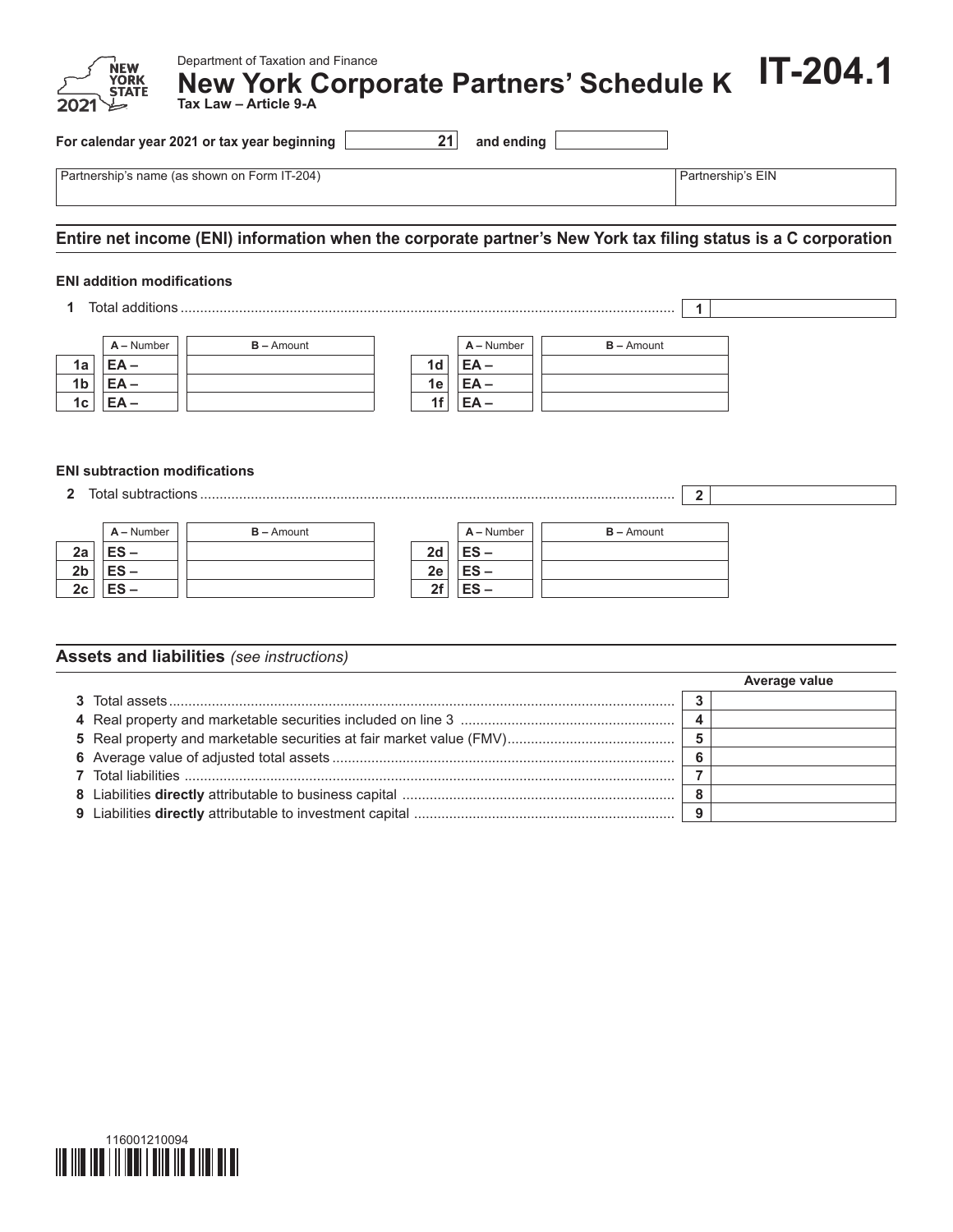### **Items related to investment capital under Article 9-A**

**Part 1 – Investment capital that generates income claimed not taxable by New York under the U.S. Constitution** Description of asset *(identify each asset, and enter number of shares (if applicable) and date acquired here; for each asset complete columns D through G on the corresponding lines below; enter only directly owned assets in items A through F and* Total from additional sheet(s))

| Item         |                                              | A - Description of asset |                            | <b>B</b> – Number of shares<br>acquired, if applicable | C - Date acquired                         |                                |
|--------------|----------------------------------------------|--------------------------|----------------------------|--------------------------------------------------------|-------------------------------------------|--------------------------------|
| Α            |                                              |                          |                            |                                                        |                                           |                                |
| B            |                                              |                          |                            |                                                        |                                           |                                |
| $\mathsf{C}$ |                                              |                          |                            |                                                        |                                           |                                |
| D            |                                              |                          |                            |                                                        |                                           |                                |
| E            |                                              |                          |                            |                                                        |                                           |                                |
| F            |                                              |                          |                            |                                                        |                                           |                                |
| Item         | D<br>Number of<br>shares sold, if applicable | Е<br>Date sold           | F<br>Average<br><b>FMV</b> |                                                        | G<br>Liabilities directly<br>attributable | н<br>Net average<br><b>FMV</b> |
| A            |                                              |                          |                            |                                                        |                                           |                                |
| B            |                                              |                          |                            |                                                        |                                           |                                |
| C            |                                              |                          |                            |                                                        |                                           |                                |
| D            |                                              |                          |                            |                                                        |                                           |                                |
| Е            |                                              |                          |                            |                                                        |                                           |                                |
| F            |                                              |                          |                            |                                                        |                                           |                                |
|              |                                              |                          |                            |                                                        |                                           |                                |
|              |                                              |                          |                            |                                                        |                                           |                                |
|              |                                              | 10                       |                            |                                                        |                                           |                                |

#### **Part 2 – Investment capital – stocks actually held more than one year**

Description of investment *(identify each investment, and enter number of shares and date acquired here; for each investment complete columns D through G on the corresponding lines below; enter only directly owned investments in items A through F and* Total from additional sheet(s))

| Item |                               | A - Name/CUSIP/CINS/lot number |                            | $ B -$ Number of shares acquired          | $C -$ Date acquired            |
|------|-------------------------------|--------------------------------|----------------------------|-------------------------------------------|--------------------------------|
| Α    |                               |                                |                            |                                           |                                |
| B    |                               |                                |                            |                                           |                                |
| C    |                               |                                |                            |                                           |                                |
| D    |                               |                                |                            |                                           |                                |
| E    |                               |                                |                            |                                           |                                |
| F    |                               |                                |                            |                                           |                                |
| Item | D<br>Number of<br>shares sold | Е<br>Date sold                 | F<br>Average<br><b>FMV</b> | G<br>Liabilities directly<br>attributable | н<br>Net average<br><b>FMV</b> |
| Α    |                               |                                |                            |                                           |                                |
| B    |                               |                                |                            |                                           |                                |
| C    |                               |                                |                            |                                           |                                |
| D    |                               |                                |                            |                                           |                                |
| E    |                               |                                |                            |                                           |                                |
| F    |                               |                                |                            |                                           |                                |
|      |                               |                                |                            |                                           |                                |
|      |                               |                                |                            |                                           |                                |
|      |                               | 11                             |                            |                                           |                                |

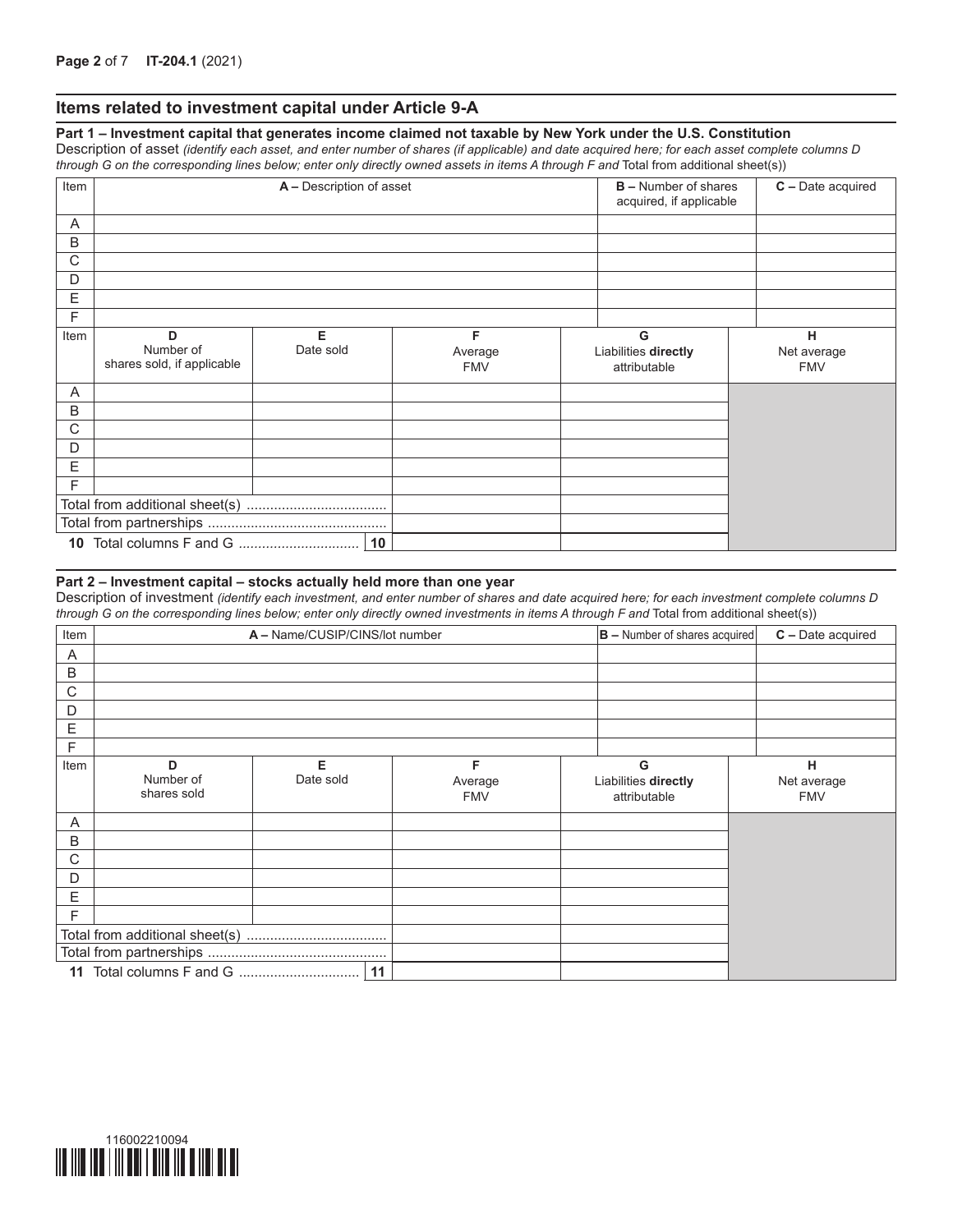#### **Part 3 – Investment capital – stocks presumed held more than one year**

Description of investment *(identify each investment, and enter number of shares and date acquired here; for each investment complete columns F*  and G on the corresponding lines below; enter only directly owned investments in items A through F and Total from additional sheet(s))

| Item |                                | A - Name/CUSIP/CINS/lot number |                 | $ B -$ Number of shares acquired                | $C$ – Date acquired             |
|------|--------------------------------|--------------------------------|-----------------|-------------------------------------------------|---------------------------------|
| A    |                                |                                |                 |                                                 |                                 |
| B    |                                |                                |                 |                                                 |                                 |
| С    |                                |                                |                 |                                                 |                                 |
| D    |                                |                                |                 |                                                 |                                 |
| E    |                                |                                |                 |                                                 |                                 |
| F    |                                |                                |                 |                                                 |                                 |
| Item | $D -$ Number of<br>shares sold | $E -$ Date sold                | F - Average FMV | <b>G</b> - Liabilities directly<br>attributable | $H - Net average$<br><b>FMV</b> |
| Α    |                                |                                |                 |                                                 |                                 |
| B    |                                |                                |                 |                                                 |                                 |
| С    |                                |                                |                 |                                                 |                                 |
| D    |                                |                                |                 |                                                 |                                 |
| Е    |                                |                                |                 |                                                 |                                 |
| F    |                                |                                |                 |                                                 |                                 |
|      |                                |                                |                 |                                                 |                                 |
|      |                                |                                |                 |                                                 |                                 |
|      |                                |                                |                 |                                                 |                                 |

### **Part 4 – Total investment capital**

**13**

**13** Total average FMV and liabilities **directly** attributable *(add lines 10, 11, and 12 in columns F and G)*

#### **Part 5 – Prior year investment capital – stocks that did not meet holding period requirement** *(see instructions)* Description of investment *(identify each investment, and enter number of shares and date acquired here; for each investment complete columns D through G on the corresponding lines below; enter only directly owned investments in items A through F and* Total from additional sheet(s))

| Item |                                |                 |    | A - Name/CUSIP/CINS/lot number              |  | $ B -$ Number of shares acquired                                |  | $C -$ Date acquired             |
|------|--------------------------------|-----------------|----|---------------------------------------------|--|-----------------------------------------------------------------|--|---------------------------------|
| A    |                                |                 |    |                                             |  |                                                                 |  |                                 |
| B    |                                |                 |    |                                             |  |                                                                 |  |                                 |
| C    |                                |                 |    |                                             |  |                                                                 |  |                                 |
| D    |                                |                 |    |                                             |  |                                                                 |  |                                 |
| E    |                                |                 |    |                                             |  |                                                                 |  |                                 |
| F    |                                |                 |    |                                             |  |                                                                 |  |                                 |
| Item | $D -$ Number of<br>shares sold | $E -$ Date sold |    | $F -$ Average FMV<br>as previously reported |  | G - Liabilities directly<br>attributable as previously reported |  | $H - Net average$<br><b>FMV</b> |
| Α    |                                |                 |    |                                             |  |                                                                 |  |                                 |
| B    |                                |                 |    |                                             |  |                                                                 |  |                                 |
| C    |                                |                 |    |                                             |  |                                                                 |  |                                 |
| D    |                                |                 |    |                                             |  |                                                                 |  |                                 |
| Е    |                                |                 |    |                                             |  |                                                                 |  |                                 |
| F    |                                |                 |    |                                             |  |                                                                 |  |                                 |
|      |                                |                 |    |                                             |  |                                                                 |  |                                 |
|      |                                |                 |    |                                             |  |                                                                 |  |                                 |
|      |                                |                 | 14 |                                             |  |                                                                 |  |                                 |

#### **Part 6 – Prior year gross investment income for stocks that did not meet holding period requirement**

| 15 Prior year presumed gross investment income from stocks presumed in the prior year to be held |  |
|--------------------------------------------------------------------------------------------------|--|
|                                                                                                  |  |

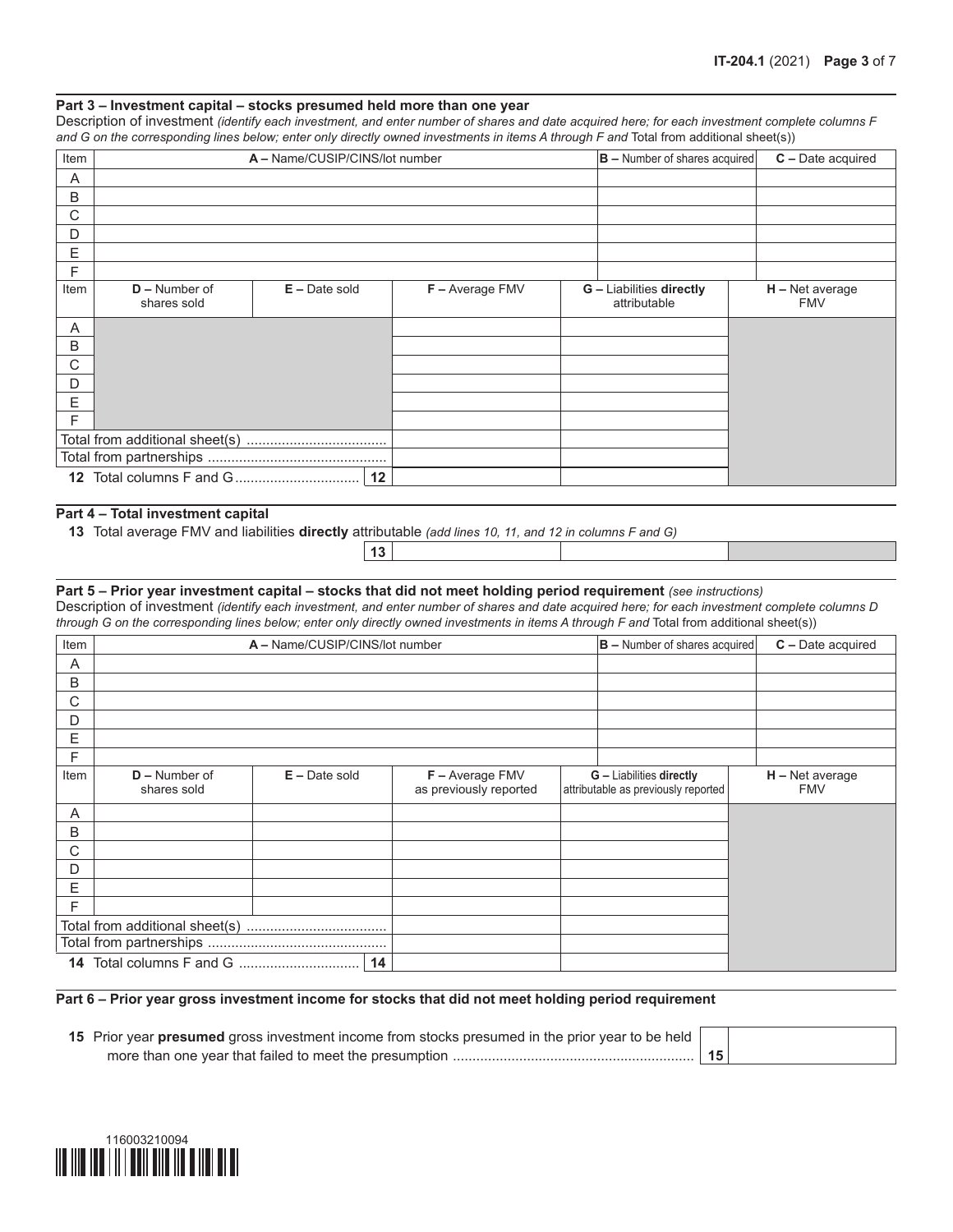# **Items related to investment and other exempt income under Article 9-A**

|                                                                                            | 16 |  |
|--------------------------------------------------------------------------------------------|----|--|
|                                                                                            | 17 |  |
|                                                                                            | 18 |  |
| 19 Gross investment income from investments generating income not taxable by New York      |    |  |
|                                                                                            | 19 |  |
| 20 Dividend income from investment capital from stocks actually held more than one year    | 20 |  |
| 21 Net capital gains or losses from investment capital from stocks actually held more than |    |  |
|                                                                                            |    |  |
| 22 Dividend income from investment capital from stocks presumed held more than one year    | 22 |  |

# **Items related to interest deductions directly attributable to investment and other exempt income under Article 9-A**

|  | 23 |  |
|--|----|--|
|  | 24 |  |
|  | 25 |  |
|  | 26 |  |
|  | 27 |  |
|  | 28 |  |
|  | 29 |  |
|  | 30 |  |
|  |    |  |

# **Items related to subtraction modifications for qualified banks**

|  | 32  |  |
|--|-----|--|
|  | 33  |  |
|  | 33a |  |
|  | 33h |  |

### **Items related to manufacturing**

|                                                                | 34 |  |
|----------------------------------------------------------------|----|--|
| 35 New York adjusted basis of qualified manufacturing property | 35 |  |
| 36 Number of employees employed in manufacturing in New York   | 36 |  |

# **Apportionment and Metropolitan Commuter Transportation District (MCTD) information**

### **Apportionment – Part 1**

| During the reporting year, did the partnership do business, employ capital, own or lease property,                            |                |
|-------------------------------------------------------------------------------------------------------------------------------|----------------|
| maintain an office, or derive receipts from activity, in New York State? (mark an <b>X</b> in the appropriate box) Yes $\Box$ | No II          |
| 2 During the reporting year, did the partnership do business, employ capital, own or lease property,                          |                |
| Yes $\vdash$<br>maintain an office, or derive receipts from activity, in the MCTD? (mark an X in the appropriate box)         | N <sub>0</sub> |

| Average value of property                                        |  | A           |                |
|------------------------------------------------------------------|--|-------------|----------------|
| (see instructions for Apportionment - Part 1, lines 3 through 7) |  | <b>MCTD</b> | New York State |
|                                                                  |  |             |                |
|                                                                  |  |             |                |
|                                                                  |  |             |                |
|                                                                  |  |             |                |
|                                                                  |  |             |                |

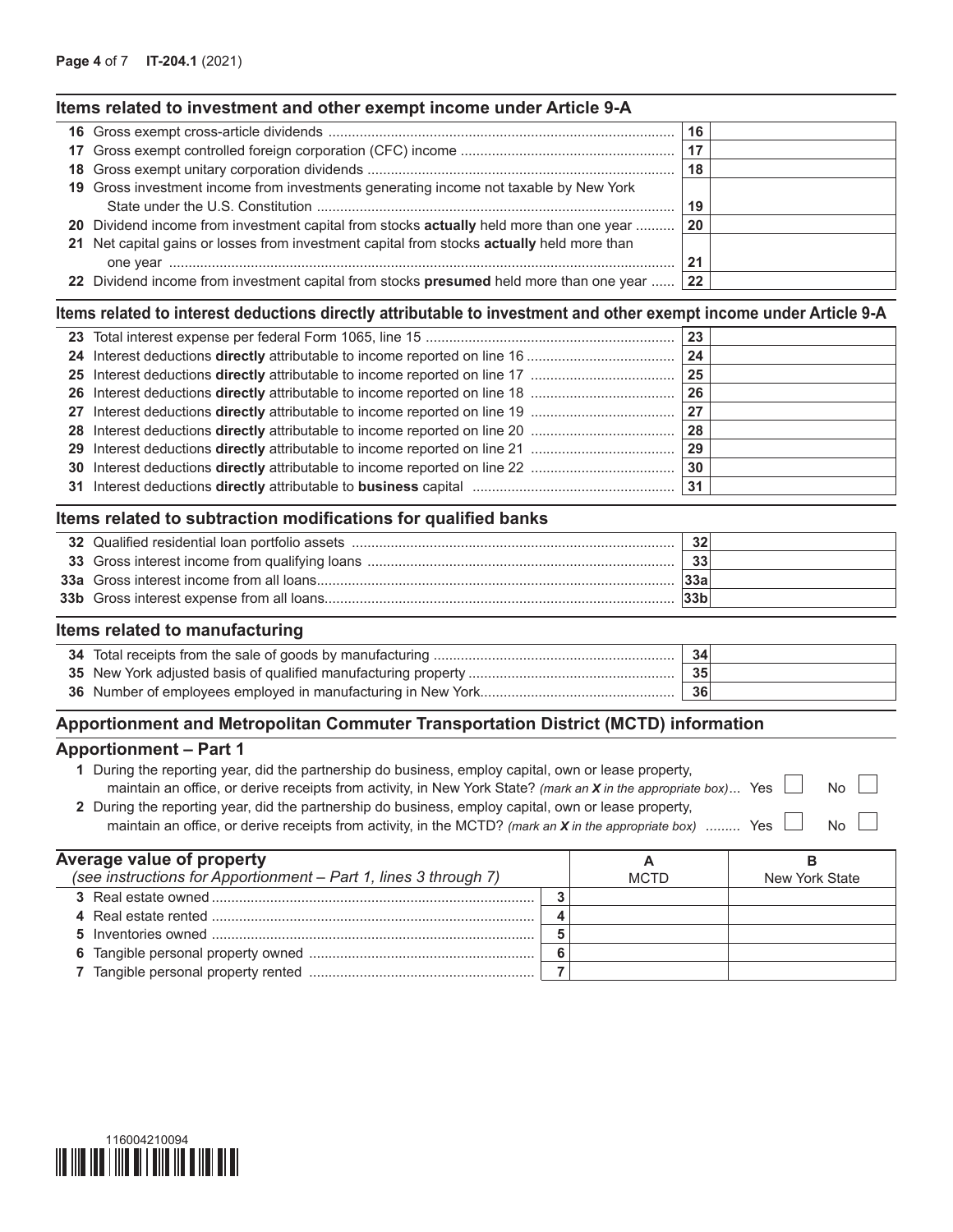|                                                                                      | <b>Apportionment - Part 2</b>                                       |                         | A           | в              | C          |
|--------------------------------------------------------------------------------------|---------------------------------------------------------------------|-------------------------|-------------|----------------|------------|
| Receipts from: (see instructions for Apportionment -<br>Part 2, lines 1 through 53a) |                                                                     |                         | <b>MCTD</b> | New York State | Everywhere |
|                                                                                      | <b>Section 210-A.2</b>                                              |                         |             |                |            |
|                                                                                      | 1 Sales of tangible personal property                               | 1                       |             |                |            |
|                                                                                      |                                                                     | $\overline{\mathbf{2}}$ |             |                |            |
|                                                                                      | 3 Net gains from sales of real property                             | $\overline{3}$          |             |                |            |
|                                                                                      | Section 210-A.3                                                     |                         |             |                |            |
|                                                                                      | 4 Rentals of real and tangible personal property                    | 4                       |             |                |            |
|                                                                                      | 5 Royalties from patents, copyrights, trademarks, and               |                         |             |                |            |
|                                                                                      | similar intangible personal property                                | 5                       |             |                |            |
|                                                                                      | 6 Sales of rights for certain closed-circuit and cable              |                         |             |                |            |
|                                                                                      |                                                                     | 6                       |             |                |            |
|                                                                                      | Section 210-A.4                                                     |                         |             |                |            |
|                                                                                      | 7 Sale, licensing, or granting access to digital products           | 7                       |             |                |            |
|                                                                                      | 7a Sale, licensing, or granting access to digital products   7a     |                         |             |                |            |
|                                                                                      |                                                                     | 8                       |             |                |            |
|                                                                                      | Section 210-A.5(a)(2)(A)                                            |                         |             |                |            |
|                                                                                      | 9 Interest from loans secured by real property                      | 9                       |             |                |            |
|                                                                                      | 10 Net gains from sales of loans secured by real property           | 10                      |             |                |            |
|                                                                                      | 11 Interest from loans not secured by real property                 | 11                      |             |                |            |
|                                                                                      | 12 Net gains from sales of loans not secured by                     |                         |             |                |            |
|                                                                                      |                                                                     | 12                      |             |                |            |
|                                                                                      | Section 210-A.5(a)(2)(B)                                            |                         |             |                |            |
|                                                                                      |                                                                     | 13                      |             |                |            |
| 14                                                                                   |                                                                     |                         |             |                |            |
|                                                                                      | 15 Interest from NYS and its political subdivisions debt            | 15                      |             |                |            |
|                                                                                      | 16 Net gains from federal, NYS, and NYS political subdivisions debt | 16                      |             |                |            |
|                                                                                      | 17 Interest from other states and their political                   |                         |             |                |            |
|                                                                                      |                                                                     | 17                      |             |                |            |
|                                                                                      | 18 Net gains from other states and their political                  |                         |             |                |            |
|                                                                                      |                                                                     | 18                      |             |                |            |
|                                                                                      | Section 210-A.5(a)(2)(C)                                            |                         |             |                |            |
|                                                                                      | 19 Interest from asset-backed securities and other                  |                         |             |                |            |
|                                                                                      |                                                                     | 19                      |             |                |            |
|                                                                                      | 20 Net gains from government agency debt or                         |                         |             |                |            |
|                                                                                      | asset-backed securities sold through an exchange 20                 |                         |             |                |            |
|                                                                                      | 21 Net gains from all other asset-backed securities                 | 21                      |             |                |            |
|                                                                                      | Section 210-A.5(a)(2)(D)                                            |                         |             |                |            |
|                                                                                      |                                                                     | 22                      |             |                |            |
|                                                                                      | 23 Net gains from corporate bonds sold through                      |                         |             |                |            |
|                                                                                      | broker/dealer or licensed exchange                                  | 23                      |             |                |            |
|                                                                                      | 24 Net gains from other corporate bonds                             | 24                      |             |                |            |
|                                                                                      | Section 210-A.5(a)(2)(E)                                            |                         |             |                |            |
|                                                                                      | 25 Net interest from reverse repurchase and securities              |                         |             |                |            |
|                                                                                      |                                                                     | 25                      |             |                |            |
|                                                                                      | Section 210-A.5(a)(2)(F)                                            |                         |             |                |            |
|                                                                                      |                                                                     | 26                      |             |                |            |
|                                                                                      | Section 210-A.5(a)(2)(l)                                            |                         |             |                |            |
|                                                                                      | 27 Net income from sales of physical commodities                    | 27                      |             |                |            |
|                                                                                      | Section 210-A.5(a)(2)(J)                                            |                         |             |                |            |
|                                                                                      |                                                                     | 28                      |             |                |            |

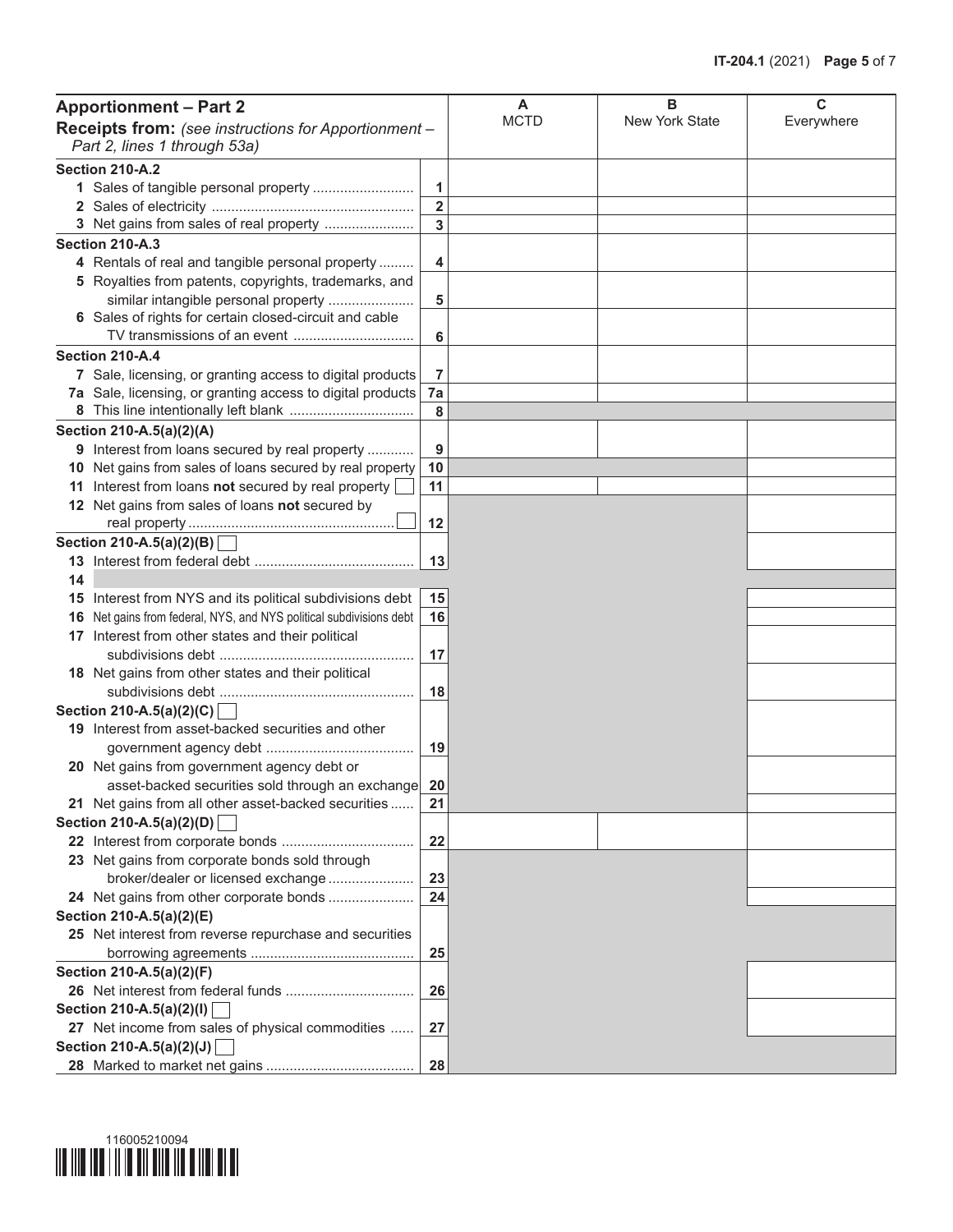|                          | <b>Receipts from:</b> (continued)                             |                 | A<br><b>MCTD</b> | в<br>New York State | C<br>Everywhere |
|--------------------------|---------------------------------------------------------------|-----------------|------------------|---------------------|-----------------|
| Section 210-A.5(a)(2)(H) |                                                               |                 |                  |                     |                 |
|                          | $210-A.5(a)(2)(G)$                                            |                 |                  |                     |                 |
|                          | 29 Interest from other financial instruments                  | 29              |                  |                     |                 |
|                          | 30 Net gains from other financial instruments                 | 30              |                  |                     |                 |
|                          | 30a Net gains from other financial instruments                |                 |                  |                     |                 |
|                          |                                                               | 30a             |                  |                     |                 |
|                          | <b>30b</b> Other income from other financial instruments      | 30 <sub>b</sub> |                  |                     |                 |
|                          | 30c Other income from other financial instruments             |                 |                  |                     |                 |
|                          |                                                               | 30 <sub>c</sub> |                  |                     |                 |
|                          | <b>30d</b> Dividends from stock that is business capital      | 30d             |                  |                     |                 |
|                          | 30e Net gains from sales of stock that is business capital    | 30e             |                  |                     |                 |
|                          | 30f Net gains from sales of partnership interests             | 30f             |                  |                     |                 |
|                          | <b>Section 210-A.5(b)</b>                                     |                 |                  |                     |                 |
|                          |                                                               | 31              |                  |                     |                 |
|                          | 32 Margin interest earned on behalf of brokerage accounts     | 32              |                  |                     |                 |
|                          | 33 Fees for advisory services for underwriting                |                 |                  |                     |                 |
|                          |                                                               | 33              |                  |                     |                 |
|                          | 34 Receipts from primary spread of selling concessions        | 34              |                  |                     |                 |
|                          | 35 Receipts from account maintenance fees                     | 35              |                  |                     |                 |
|                          | 36 Fees for management or advisory services                   | 36              |                  |                     |                 |
|                          | 37 Interest from an affiliated corporation                    | 37              |                  |                     |                 |
|                          | <b>Section 210-A.5(c)</b>                                     |                 |                  |                     |                 |
|                          | 38 Interest, fees, and penalties from credit cards            | 38              |                  |                     |                 |
|                          | 39 Service charges and fees from credit cards                 | 39              |                  |                     |                 |
|                          | 40 Receipts from merchant discounts                           | 40              |                  |                     |                 |
|                          | 41 Receipts from credit card authorizations and               | 41              |                  |                     |                 |
|                          | 42 Other credit card processing receipts                      | 42              |                  |                     |                 |
|                          | Section 210-A.5(d)                                            |                 |                  |                     |                 |
|                          | 43 Receipts from certain services to investment companies     | 43              |                  |                     |                 |
|                          |                                                               | 44              |                  |                     |                 |
|                          | Section 210-A.6                                               |                 |                  |                     |                 |
|                          | 45 Receipts from railroad and trucking business               | 45              |                  |                     |                 |
|                          | Section 210-A.6-a                                             |                 |                  |                     |                 |
|                          | 46 Receipts from the operation of vessels                     | 46              |                  |                     |                 |
|                          | <b>Section 210-A.7</b>                                        |                 |                  |                     |                 |
|                          | 47 Receipts from air freight forwarding                       | 47              |                  |                     |                 |
|                          | 48 Receipts from other aviation services                      | 48              |                  |                     |                 |
|                          | Section 210-A.8                                               |                 |                  |                     |                 |
|                          | 49 Advertising in newspapers or periodicals                   | 49              |                  |                     |                 |
|                          |                                                               | 50              |                  |                     |                 |
|                          |                                                               | 51              |                  |                     |                 |
|                          | Section 210-A.9                                               |                 |                  |                     |                 |
|                          | <b>52</b> Transportation or transmission of gas through pipes | 52              |                  |                     |                 |
|                          | <b>Section 210-A.10</b>                                       |                 |                  |                     |                 |
|                          | 53 Receipts from other services/activities not specified      | 53              |                  |                     |                 |
|                          | 53a Receipts from other services/activities not specified     | 53a             |                  |                     |                 |